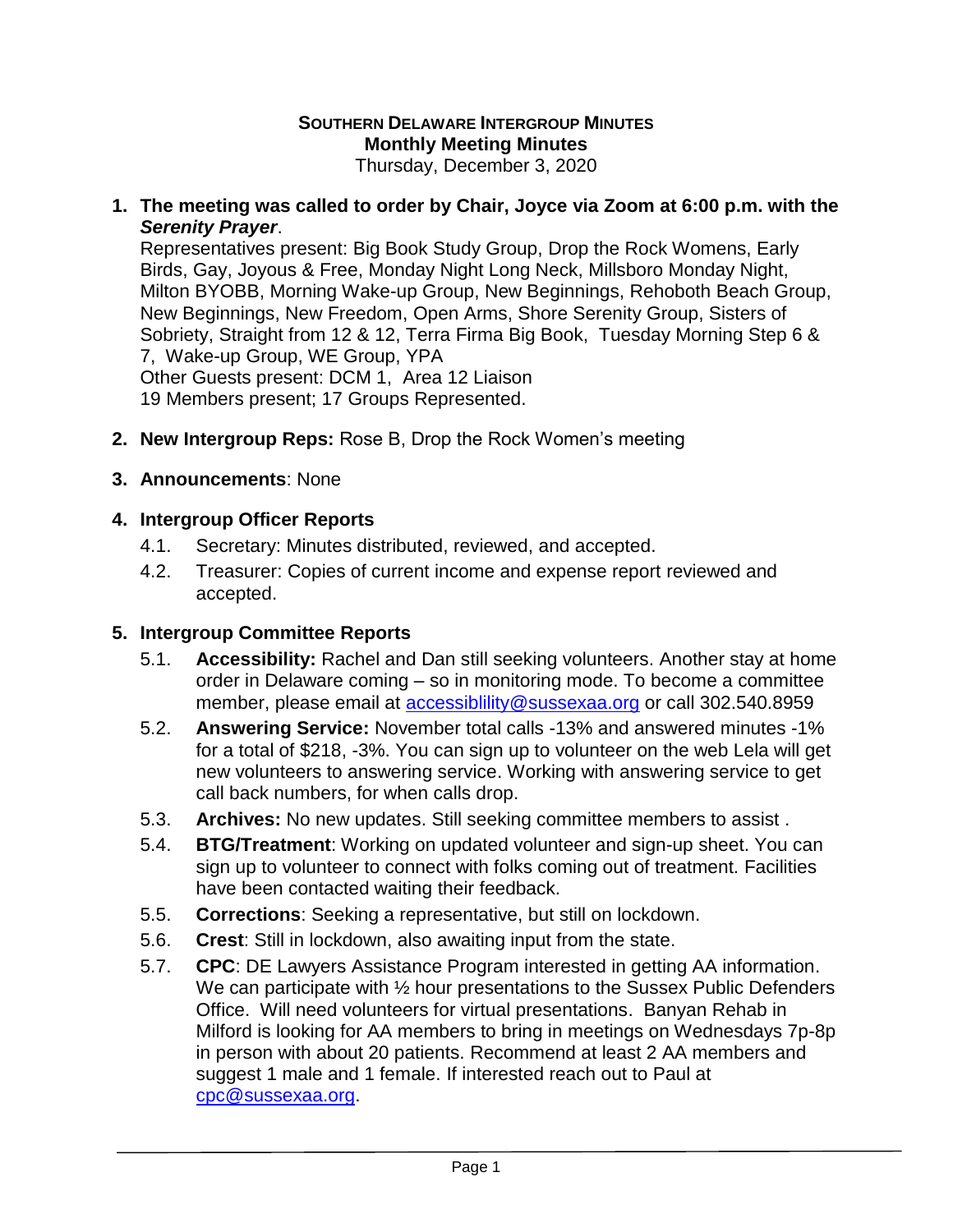- 5.8. **Liaison Area 12**: Area 12 information is on the calendar tab at Delawareaa.org. Upcoming International Forum virtual meeting in mid-December. January and February workshops on service. Nerassa Virtual meeting is at the end of February. Intergroup has a budget – if you need assistance contact Joyce.
- 5.9. **Literature**: Leslie is stepping down as of January to take the District 1 DCM role. Leslie will stay of service until a new chair comes on. New web bookstore is live with literature and pamphlets listed. For all requests contact [literature@sussexaa.org.](mailto:literature@sussexaa.org.) Pamphlets are also available online in members section and can be printed.
- 5.10. **PI**: Stacey not present but working on a location list to share with the group.
- 5.11. **Special Events**: Gratitude breakfast ticket are still valid. Need a new date for Bash at the Beach – dates become available in January. John needs to step down after 3 years of service - seeking new chair
- 5.12. **Website/Where & When**: Website report attached.

# **6. District / Delegate Reports**

- 6.1. **District 1**: Zoom meetings 3rd Monday 6pm…listed on sussexaa.org for current info. Elections held – Leslie is new DCM, Kirk will be Alternate DCM
- 6.2. **District 2**: Zoom meeting on 1<sup>st</sup> Wednesday of the month. New Officer elections held – Trish B is DCM, Colleen is Treasurer and Jody is Secretary.
- 6.3. **District 3**: Not present
- 6.4. **District 13**: Not present
- 6.5. **Delegate**: Not present.
- **7. Old Business**: New Intergroup positions confirmed Allison is Secretary and Deb Z is Treasurer.
- **8. New Business**: Joyce shared pleas from GSO World Service for contributions. Intergroup will send a check to lend support. Joyce will work with Deb and Amy to determine appropriate \$ amount and present to this group.
- **9. Close**: Meeting Adjourned at 6:45 p.m. with recital of *Responsibility Declaration*

Next Scheduled Meeting: **Thursday, January 7, 2021 at 6 p.m.**

Minutes respectfully submitted by Linda H. SDI Secretary

Southern Delaware Intergroup of Alcoholics Anonymous P. O. Box 1080, Millsboro, DE 19966 www.sussexaa.org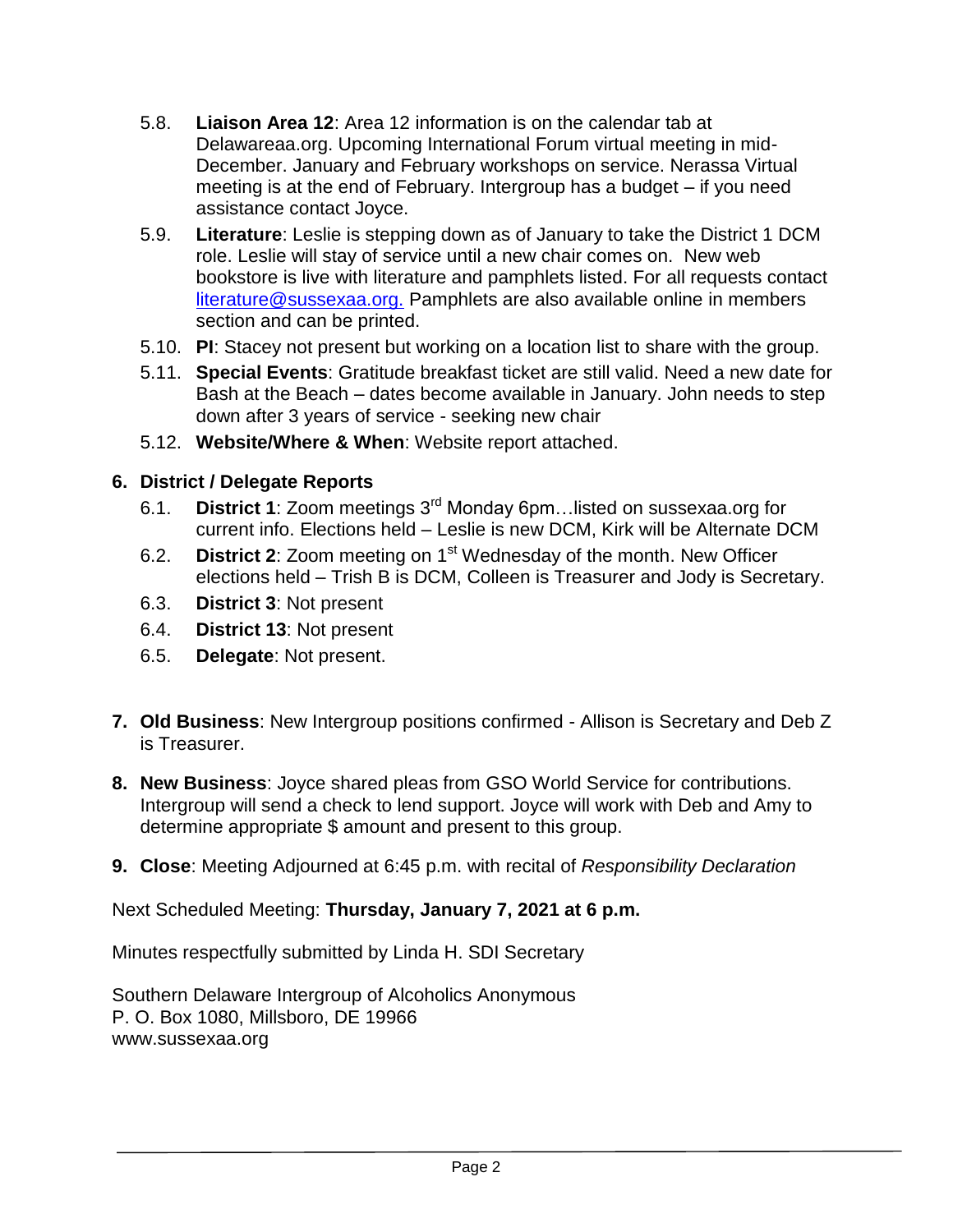#### **Southern Delaware Intergroup (SDI) of Alcoholics Anonymous Website/Tech/Where & When Committee Report (December 2020)**

- **1.** The website committee met on November 30 via Zoom.
- **2. Statistics.** November 2020 compared to November 2019.

| Month         | <b>Unique</b> | Visitors $ #$ of Visits $ $ Pages |        | Hits                     |
|---------------|---------------|-----------------------------------|--------|--------------------------|
| November 2020 | 2,266         |                                   |        | 6,923   64,313   136,644 |
| November 2019 | 2,253         | 5.157                             | 63,950 | 108.221                  |

3. **Meetings.** There are **137 published meetings** in the database. Changes made this month include updating three meetings from indoor to temporarily closed, one from suspended/temp closed to reopened indoors, one from suspended/temp closed to online, and the addition of one new in-person meeting.

There are seven (7) status categories of meetings.

- 1. **Online**. There are 49 **published online meetings**. These meetings are all marked with a **green online meeting** tag with clickable meeting links and phone numbers. These meetings can be easily found with a link provided on the meeting page, as well as in the menu bar.
- 2. **Hybrid**. There **is one (1) hybrid Zoom meeting**. The Love & Service group (Saturday at 8am) reopened with published restrictions and is also meeting online at the same time. (Note: Not counting twice since this is one meeting.)
- 3. **Outdoor**. There are f**our (4) published outdoor meetings**. These meetings all have the tag /outside after the name. These meetings can be easily found with a link provided on the meeting page, as well as in the menu bar. **Will need an update for any of these meetings going online, indoors or suspending due to colder weather**.
- 4. **Suspended.** There are a total of **41 meetings that have been marked temporarily suspended**. These meetings all have SUSPENDED with the prefix in the name and are marked with a **red temporary closure** tag with the color is faded out.
- 5. **Reopened.** We have been notified of a total of **25 meetings that have reopened**. These now can be viewed from sub-menu bar.
- 6. **Indoor.** We have **one (1)** newly created meeting that is located indoors at Long Neck UM.
- 7. **Unknown.** The **remaining 16 meetings** may be meeting indoors, online or suspended, but we have not been notified.

All our meetings are synced with the GSO A.A. Meeting Guide app, which has made significant updates to accommodate online meetings which fall into three categories:

- $\checkmark$  Meetings with physical location temporarily closed now meeting online (suspended)
- $\checkmark$  Meetings happening both online and in-person at a physical location (hybrid)
- $\checkmark$  Meetings without a street address but an approximate location (online-only)